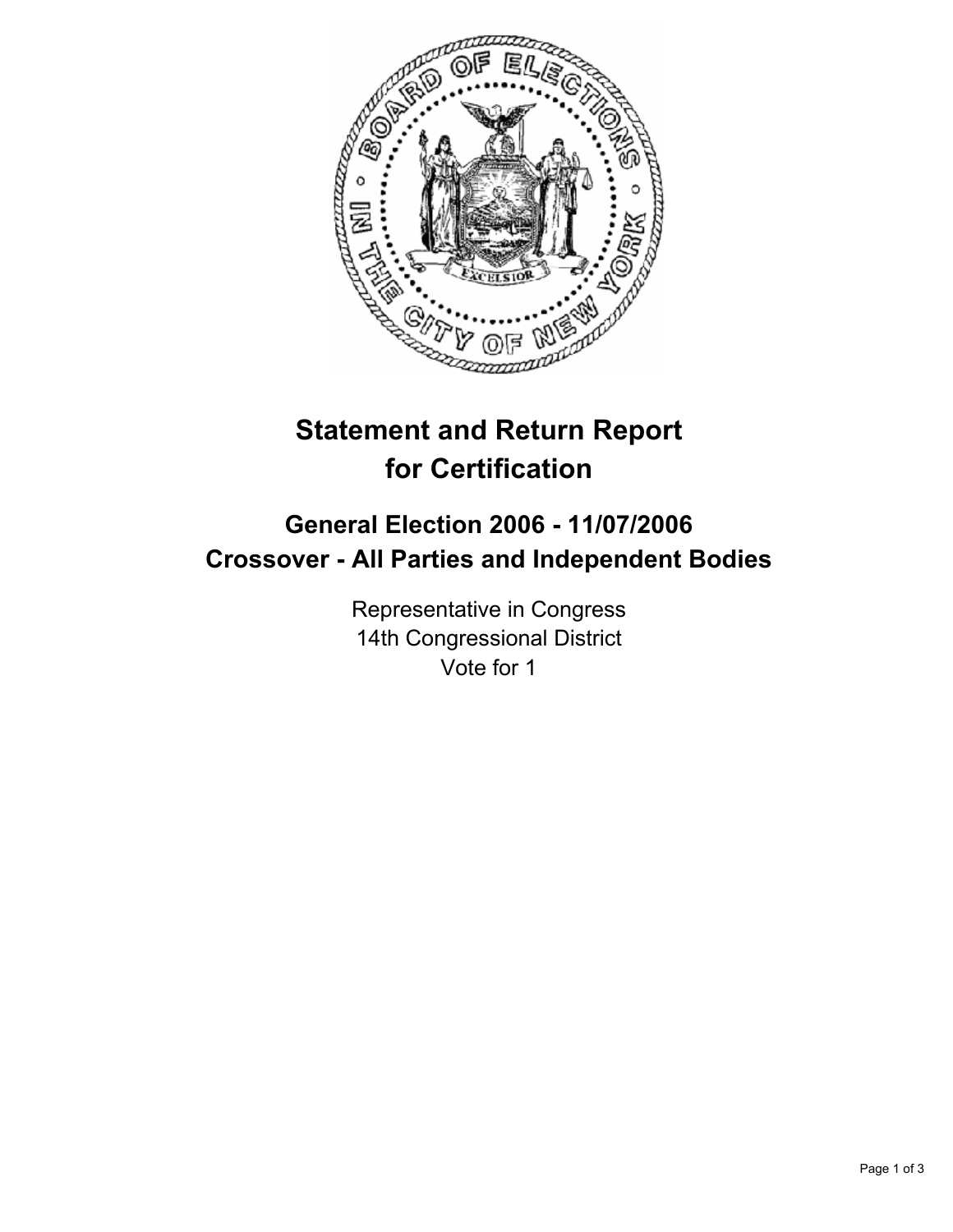

### **New York County**

| <b>PUBLIC COUNTER</b>                | 116,449          |
|--------------------------------------|------------------|
| <b>EMERGENCY</b>                     | 148              |
| ABSENTEE/MILITARY                    | 3,598            |
| <b>FEDERAL</b>                       | 1,997            |
| <b>AFFIDAVIT</b>                     | 3,476            |
| <b>Total Ballots</b>                 | 125,668          |
| DANNIEL MAIO (REPUBLICAN)            | 18,999           |
| CAROLYN B MALONEY (DEMOCRATIC)       | 88,379           |
| CAROLYN B MALONEY (INDEPENDENCE)     | 3,634            |
| CAROLYN B MALONEY (WORKING FAMILIES) | 6,798            |
| ALANA LESCZYNSKI (WRITE-IN)          | 1                |
| <b>BARBARA PARIS (WRITE-IN)</b>      | 1                |
| <b>BENJY BRONK (WRITE-IN)</b>        | 1                |
| CAROLYN B. MALONEY (WRITE-IN)        | 1                |
| CAROLYN MALONEY (WRITE-IN)           | 1                |
| CHARLES BARRON (WRITE-IN)            | 1                |
| DAVID WIZDA (WRITE-IN)               | 1                |
| ERIC CESNIK (WRITE-IN)               | 1                |
| HOMEY D. CLOWN (WRITE-IN)            | 1                |
| <b>JONATHAN TASINI (WRITE-IN)</b>    | $\boldsymbol{2}$ |
| MALACHY MCCOURT (WRITE-IN)           | 1                |
| MASHWNA VERNON (WRITE-IN)            | $\mathbf{1}$     |
| MATT GALAN (WRITE-IN)                | 1                |
| MICHAEL MOORE (WRITE-IN)             | 1                |
| NONE (WRITE-IN)                      | 1                |
| NONE OF THE ABOVE (WRITE-IN)         | 1                |
| NONE OF THE LISTED (WRITE-IN)        | $\mathbf 1$      |
| <b>Total Votes</b>                   | 117,828          |
| Unrecorded                           | 7,840            |

### **Queens County**

| <b>PUBLIC COUNTER</b>                | 26,959 |
|--------------------------------------|--------|
| <b>EMERGENCY</b>                     | 0      |
| ABSENTEE/MILITARY                    | 339    |
| <b>FEDERAL</b>                       | 227    |
| <b>AFFIDAVIT</b>                     | 690    |
| <b>Total Ballots</b>                 | 28,215 |
| DANNIEL MAIO (REPUBLICAN)            | 2,970  |
| CAROLYN B MALONEY (DEMOCRATIC)       | 18,716 |
| CAROLYN B MALONEY (INDEPENDENCE)     | 753    |
| CAROLYN B MALONEY (WORKING FAMILIES) | 1,302  |
| <b>JIM GARVEY (WRITE-IN)</b>         |        |
| LLOYD DOUGGETT (WRITE-IN)            |        |
| ROBIN GREENSTEIN (WRITE-IN)          |        |
| <b>Total Votes</b>                   | 23,744 |
| Unrecorded                           | 4,471  |